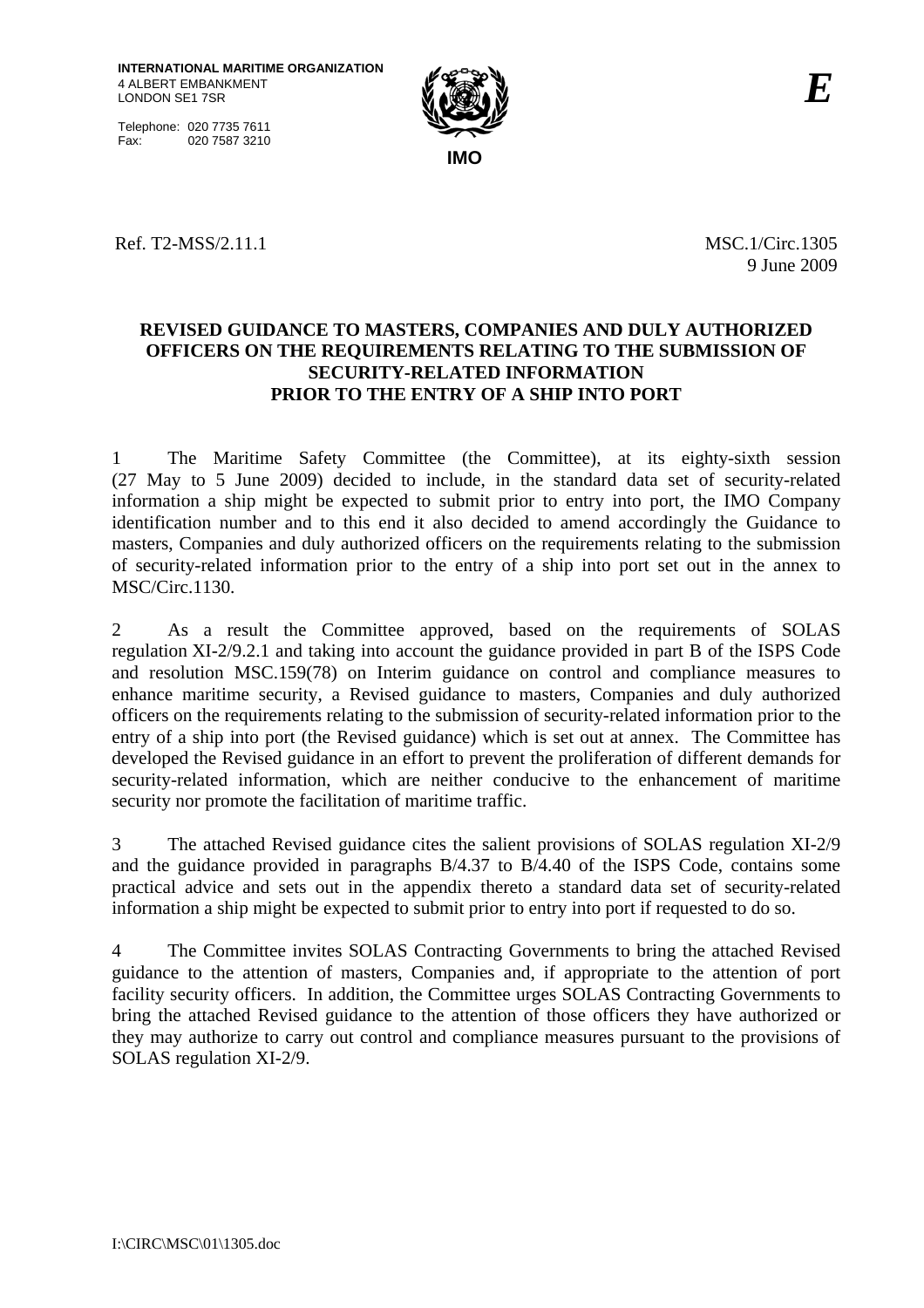5 The Committee also invites SOLAS Contracting Governments, international organizations and non-governmental organizations with consultative status to bring to the attention of the Committee the results of the experience they have gained from the use of the Revised guidance and in particular from the use of the standard data set of security-related information.

6 MSC/Circ.1130 is hereby revoked and any reference in any report of the Committee or in any MSC resolution or circular to MSC/Circ.1130 should be read, henceforth in connection with the implementation of the provisions of SOLAS chapter XI-2 and the ISPS Code, as a reference to this circular.

\*\*\*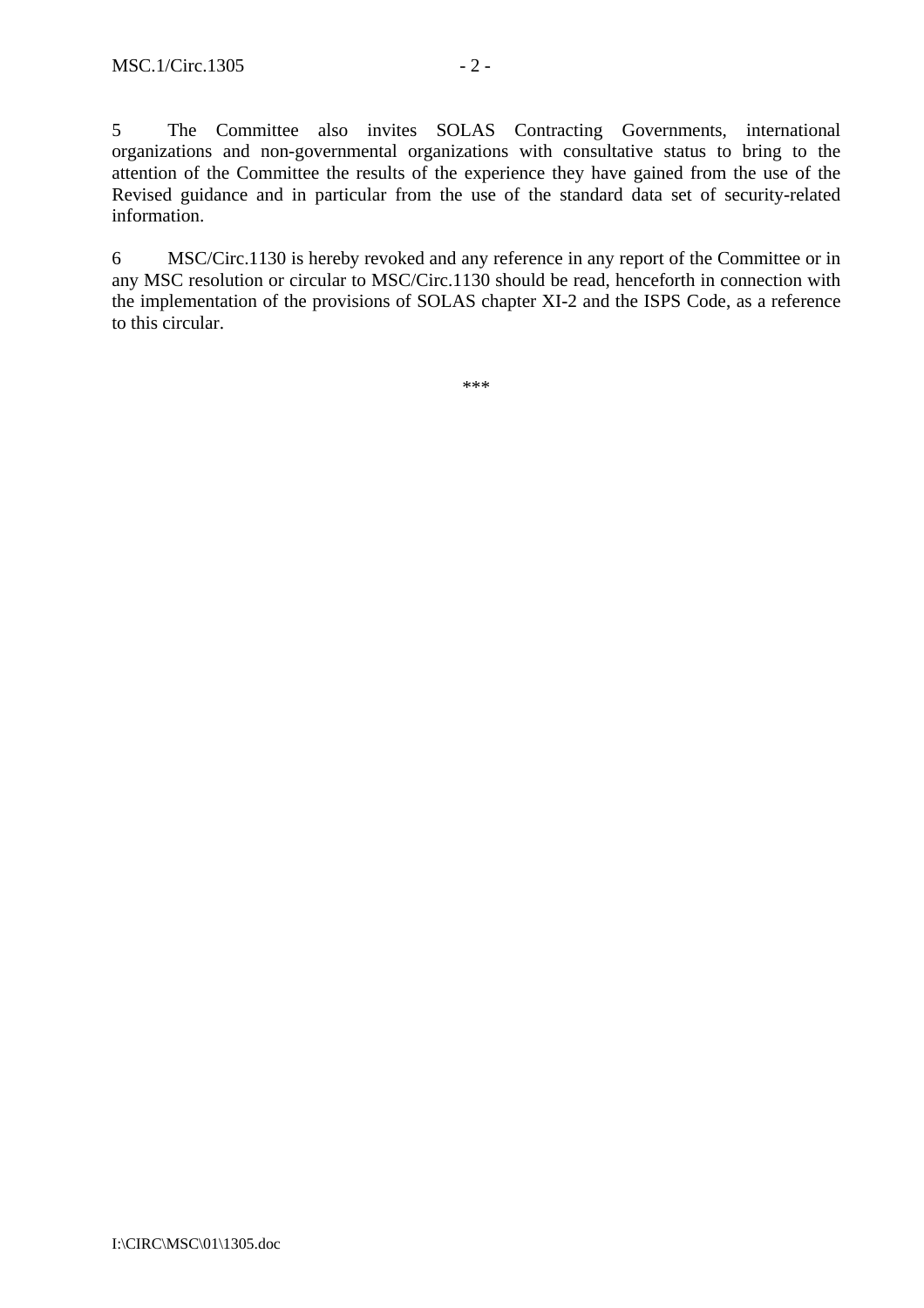#### **ANNEX**

## **REVISED GUIDANCE TO MASTERS, COMPANIES AND DULY AUTHORIZED OFFICERS ON THE REQUIREMENTS RELATING TO THE SUBMISSION OF SECURITY-RELATED INFORMATION PRIOR TO THE ENTRY OF A SHIP INTO PORT**

#### **PURPOSE**

1 The purpose of this Guidance is to provide a standard data set of security-related information a ship might expect to provide prior to entry into port. In addition, this Guidance, in an effort to clarify the requirements of SOLAS regulation XI-2/9 on Control and compliance measures and taking into account the guidance provided in part B of the ISPS Code, cites the salient provisions of SOLAS regulation XI-2/9 and of paragraphs B/4.37 to B/4.40 of the ISPS Code.

#### **CONTROL AND COMPLIANCE MEASURES**

2 SOLAS regulation XI-2/9 describes the control and compliance measures applicable to ships to which SOLAS chapter XI-2 applies. It is divided into three distinct sections: control of ships already in port; control of ships intending to enter a port of another SOLAS Contracting Government (Contracting Government); and additional provisions applicable to both situations.

3 SOLAS regulation XI-2/9 should always be read in association with the guidance provided in paragraphs B/4.29 to B/4.40 of the ISPS Code and resolution MSC.159(78) on Interim guidance on control and compliance measures to enhance maritime security.

### **THE REQUIREMENT TO SUBMIT INFORMATION PRIOR TO ENTRY INTO PORT AND THE CONSEQUENCES OF FAILING TO DO SO**

4 SOLAS regulation XI-2/9.2.2 requires every ship to which SOLAS chapter XI-2 applies intending to enter the port of another Contracting Government to provide the information described in SOLAS regulation XI-2/9.2.1 on the request of the officers duly authorized by that Government. The master may decline to provide such information on the understanding that failure to do so may result in denial of entry into port.

5 Paragraph B/4.40 of the ISPS Code states that SOLAS regulation XI-2/9.2.5 allows the master of a ship, upon being informed that the coastal or port State will implement control measures under SOLAS regulation XI-2/9.2, to withdraw the intention for the ship to enter port. If the master withdraws that intention, SOLAS regulation XI-2/9 no longer applies, and any other steps that are taken must be based on, and consistent with, international law.

#### **THE STANDARD DATA SET OF SECURITY-RELATED INFORMATION**

6 The appendix to this Guidance provides the standard data set of security-related information a ship might be expected to submit prior to entry into port.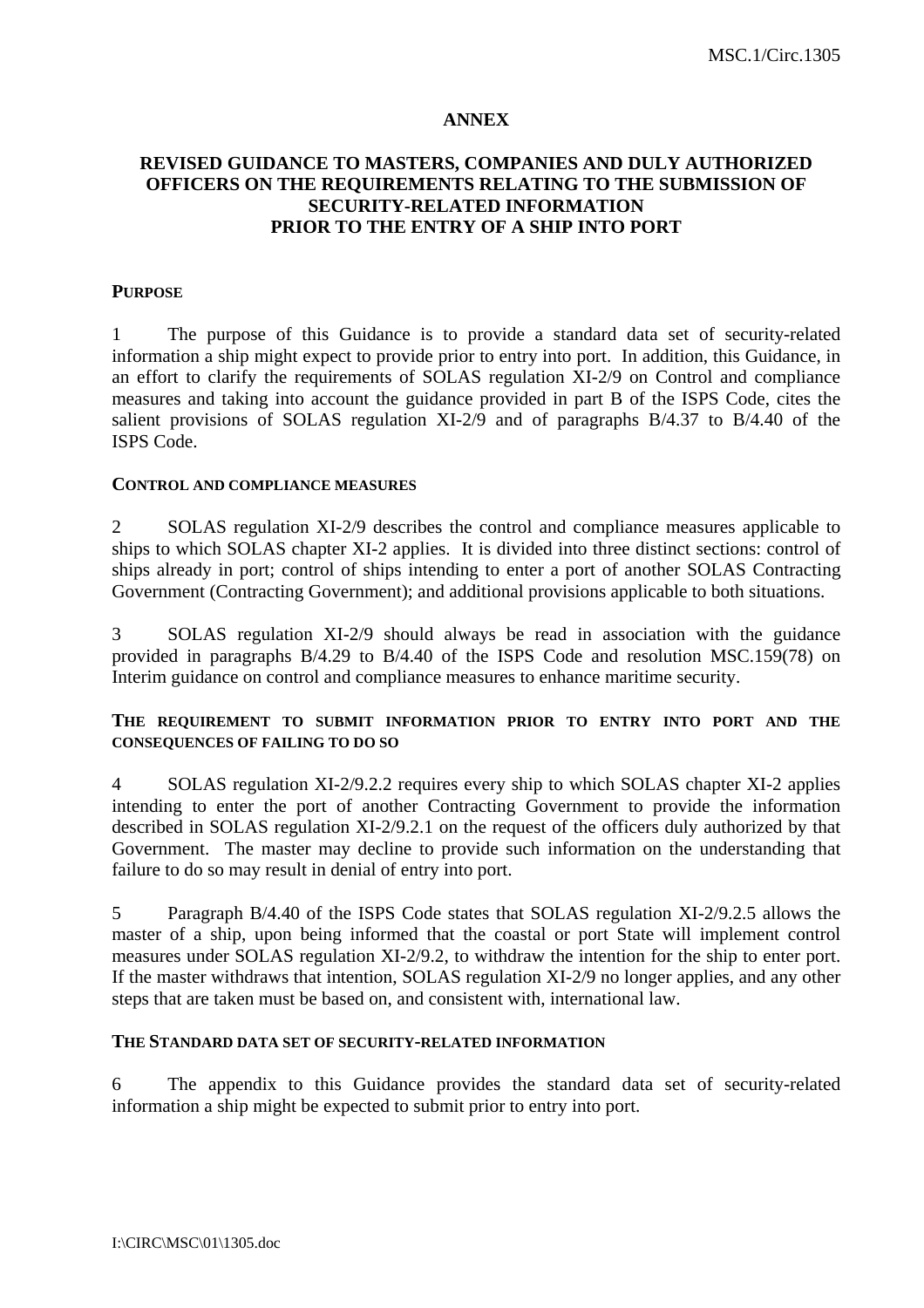7 The development of the standard data set of security-related information should not be construed as preventing any Contracting Government from seeking the submission of information supplementary to that contained in the standard data set, or requiring additional information as a condition for entry into a port located within its territory.

8 In addition, the development of the standard data set of security-related information should not be construed as preventing any Contracting Government or any duly authorized officer from seeking, at any stage during the stay of the ship within port, documentary or other evidence to validate or verify the information submitted or from taking any control measures or steps against the ship pursuant to the provision of SOLAS regulation XI-2/9 during the exercise of any control and compliance measures. In this respect it is noted that SOLAS regulation XI-2/9.2.1 provides that, if requested by the Contracting Government, the ship or the Company shall provide confirmation, acceptable to that Contracting Government, of the information required.

## **WHO SHOULD SUBMIT THE INFORMATION, TO WHOM, WHEN AND HOW**

9 The information described in SOLAS regulation XI-2/9.2.1 should be submitted by the master of the ship. However, the Ship Security Officer and the Company Security Officer may submit the information on behalf of the master. In addition, the Agent of the ship at the port where the ship seeks entry may, under the expressed authority of the master, also submit the information on behalf of the master.

10 Contracting Governments are expected to advise Companies and ships to whom, including the relevant contact details, the security-related information is to be sent.

11 As indicated above, SOLAS regulation XI-2/9.2.2 requires every ship to which SOLAS chapter XI-2 applies intending to enter the port of another Contracting Government to provide the information described in SOLAS regulation XI-2/9.2.1 on the request of the officers duly authorized by that Government. However it is understood that a number of Contracting Governments have established national requirements which require every ship intending to enter their ports to provide such information. In such cases duly authorized officers do not make individual requests to ships for the submission of information. Those Contracting Governments who have established such practices are expected to advise Companies and ships on the standing requirements in place.

12 Contracting Governments should consider establishing either central or regional points of contact, or other means of providing up to date information on the submission of security-related information. The existence of such contact points should be publicized.

13 Unless a Contracting Government has established a different time period prior to the arrival of the ship in port for the submission of the required information the recommended default minimum period for the submission of such information is not to be less than 24 hours prior to the expected entry of the ship into port.

14 The information described in SOLAS regulation XI-2/9.2.1 and the standard data set of the security-related information set in the appendix may be submitted in an electronic format. In such a case it is understood that the submission will not bear the signature of the person submitting the information unless a secure form of electronic signatures is available.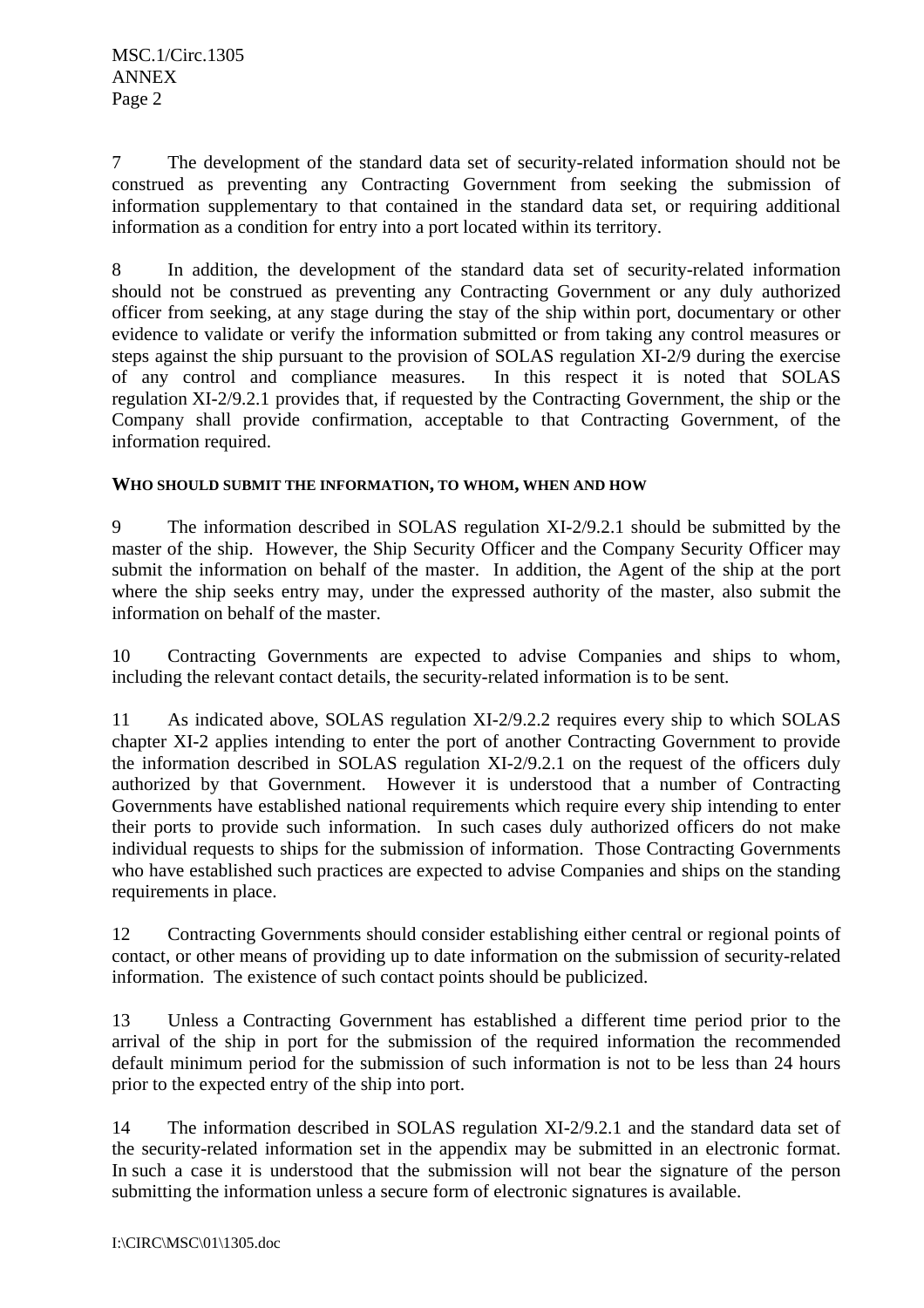#### **OTHER SECURITY-RELATED INFORMATION WHICH MAY BE REQUIRED**

15 SOLAS regulation XI-2/9.2.1.6 allows Contracting Governments to seek the submission of other practical security-related information (but not details of the ship security plan), taking into account the guidance given in part B of the ISPS Code (paragraph B/4.39 of the ISPS Code). SOLAS regulation XI-2/5 is one of the examples of practical security related information cited in paragraph B/4.39 of the ISPS Code.

16 SOLAS regulation XI-2/5 requires the Company to ensure that the master has available on board, at all times, information through which officers duly authorised by a Contracting Government can establish:

- .1 who is responsible for appointing the members of the crew or other persons currently employed or engaged on board the ship in any capacity on the business of that ship;
- .2 who is responsible for deciding the employment of the ship; and
- .3 in cases where the ship is employed under the terms of charter party(ies)*,* who are the parties to such charter party(ies).

17 SOLAS regulation XI-2/5 should always be read in association with the provisions of paragraphs B/6.1 to B/6.8 of the ISPS Code.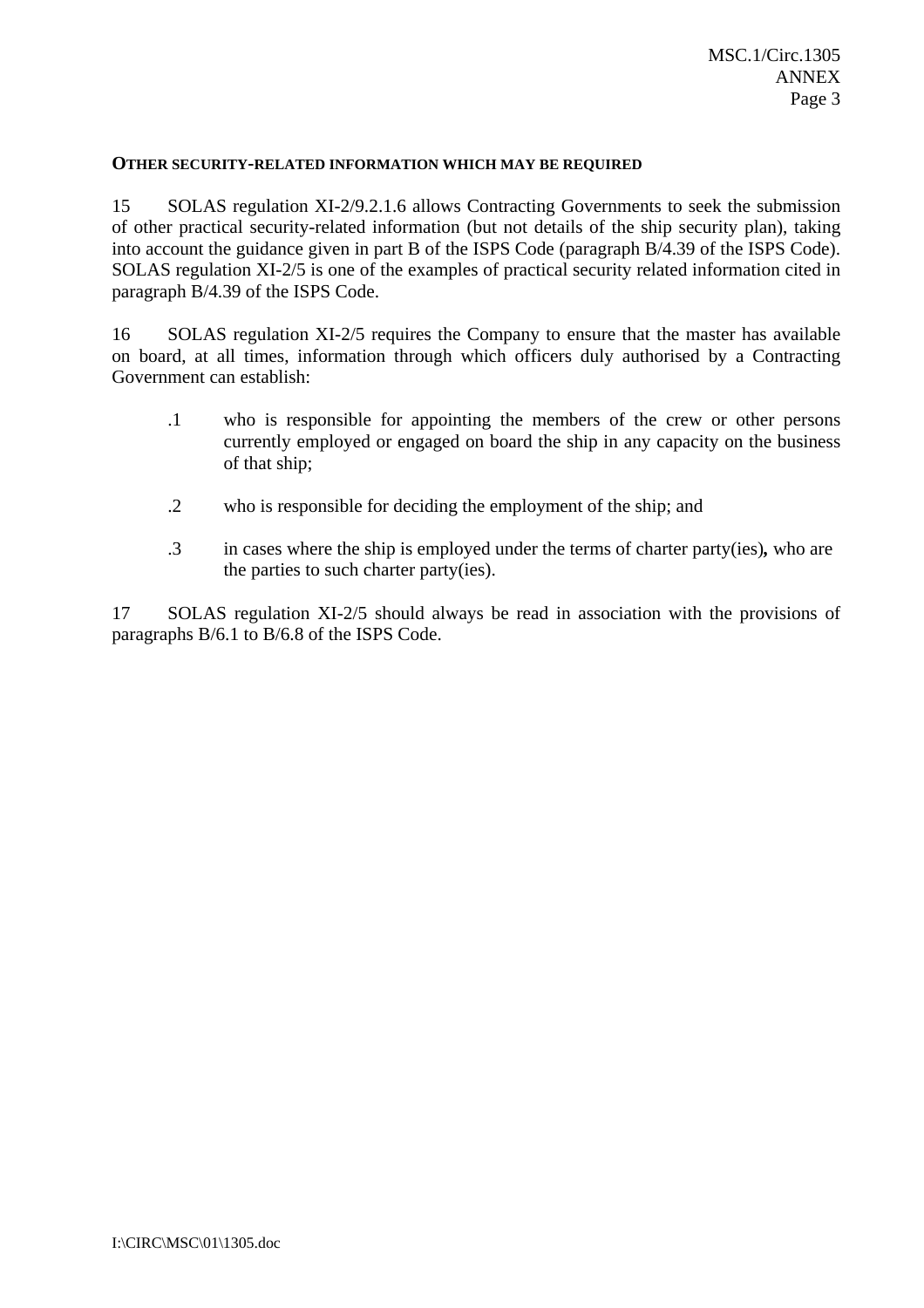MSC.1/Circ.1305 ANNEX Page 4

# **APPENDIX**

## **STANDARD DATA SET OF SECURITY-RELATED INFORMATION**

## **1** *Particulars of the ship and contact details*

- 1.1 IMO Number<sup>1, 2</sup>
- 1.2 Name of ship<sup>1, 2</sup>
- 1.3 Port of registry<sup>1, 2</sup>
- 1.4 Flag State<sup>1, 2</sup>
- 1.5 Type of  $\text{ship}^1$
- 1.6 Call Sign
- 1.7 Inmarsat call numbers<sup>3</sup>
- 1.8 Gross Tonnage<sup>1</sup>
- 1.9 Name of Company<sup>1, 2</sup>
- 1.10 IMO Company identification number<sup>2</sup>
- 1.11 Name and 24-hour contact details of the Company Security Officer<sup>4</sup>

### **2** *Port and port facility information*

- 2.1 Port of arrival and port facility where the ship is to berth, if known
- 2.2 Expected date and time of arrival of the ship in port *(paragraph B/4.39.3 of the ISPS Code)*
- 2.3 Primary purpose of call

### **3** *Information required by SOLAS regulation XI-2/9.2.1*

- 3.1 The ship is provided *(SOLAS regulation 9.2.1.1)* with a valid:
	- International Ship Security Certificate  $\Box$  Yes  $\Box$  No
	- Interim International Ship Security Certificate  $\Box$  Yes  $\Box$  No
- 3.1.1 The certificate indicated in 3.1 has been issued by <*enter name of the Contracting Government*<sup>1, 2</sup> or the Recognized Security Organization<sup>1, 2</sup> and which expires on <*enter* date of expiry<sup>1</sup>>.
- 3.1.2 If the ship is not provided with a valid International Ship Security Certificate or a valid Interim International Ship Security Certificate, explain why?
- 3.1.2.1 Does the ship have an approved ship security plan on board?  $\Box$  Yes  $\Box$  No
- 3.2 Current security level *(SOLAS regulation XI-2/9.2.1.2)*:
- 3.2.1 Location of the ship at the time the report is made *(paragraph B/4.39.2 of the ISPS Code)*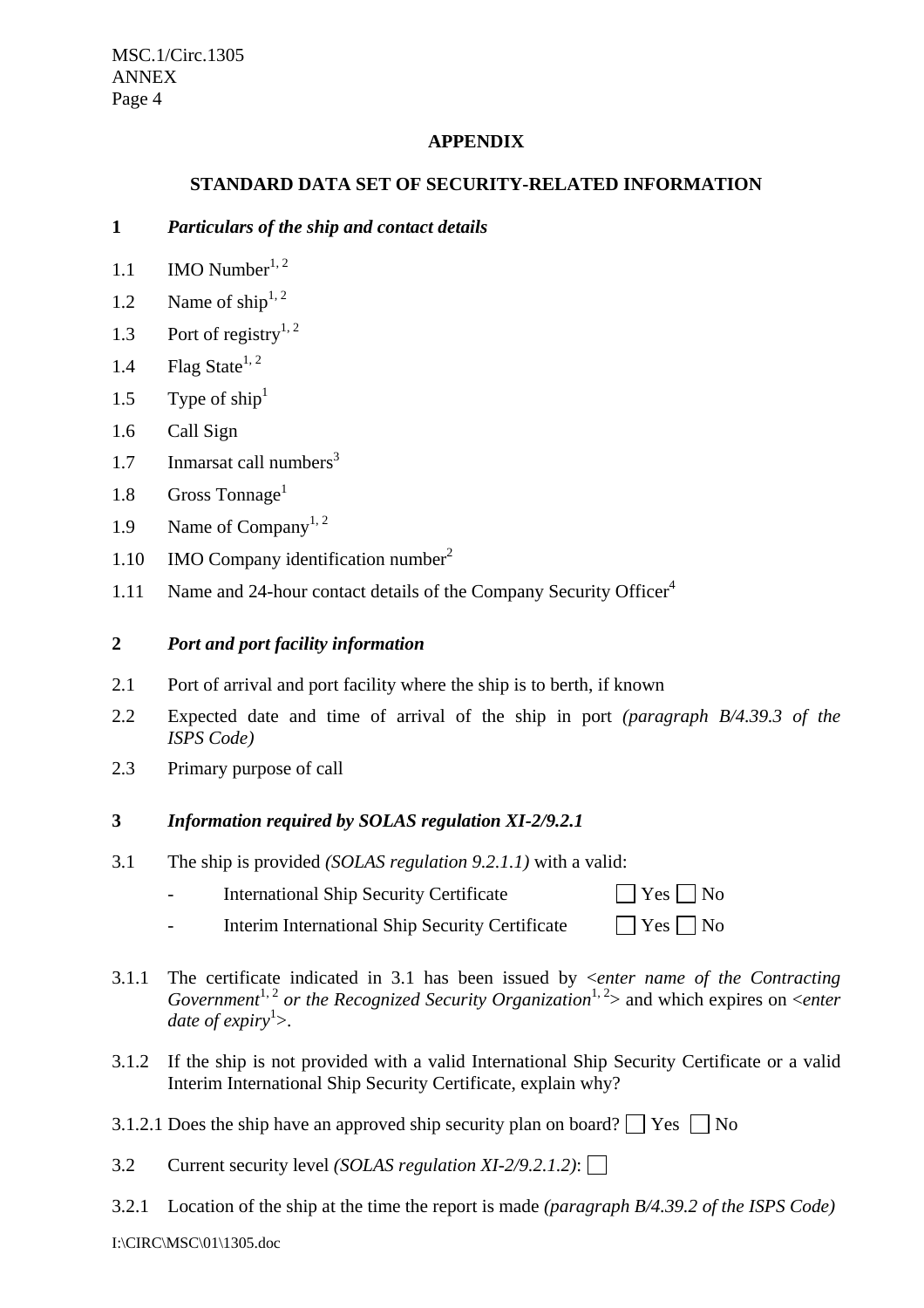3.3 List the last ten calls, in chronological order with the most recent call first, at port facilities at which the ship conducted ship/port interface<sup>5</sup> together with the security level at which the ship operated *(SOLAS regulation XI-2/9.2.1.3)*:

| ------------------- | 1010        |            |                                                                                                            |  |
|---------------------|-------------|------------|------------------------------------------------------------------------------------------------------------|--|
| N                   | $\mathbf -$ | m<br>C<br> | <br>$\blacksquare$<br>' M 'O<br>$\mathbf{H} \mathbf{H}^{\omega}$<br>INIL<br>Port Facility and L<br>`ountry |  |

- 3.3.1 Did the ship, during the period specified 3.3, take any special or additional security measures, beyond those specified in the approved ship security plan?  $\Box$  Yes  $\Box$  No
- 3.3.2 If the answer to 3.3.1 is YES, for each of such occasions please indicate the special or additional security measures which were taken by the ship *(SOLAS regulation XI-2/9.2.1.4)*:

|     | <b>Date</b>       |                 |                                                        |                                                  |
|-----|-------------------|-----------------|--------------------------------------------------------|--------------------------------------------------|
| No. | From <sup>6</sup> | To <sup>6</sup> | Port, Country, Port Facility and UNLOCODE <sup>3</sup> | Special or<br>additional<br>security<br>measures |

3.4 List the ship-to-ship activities<sup>7</sup>, in chronological order with the most recent ship-to-ship activity first, which have been carried out during the period specified in 3.3:

 $\Box$  Not applicable

|                                              |   |              |                                                             | ---------<br>--------------------------            |
|----------------------------------------------|---|--------------|-------------------------------------------------------------|----------------------------------------------------|
| v.<br>,,,,,,,,,,,,,,,,,,,,,,,,,,,,,,,,,,,,,, | – | ᡣ᠇<br>$\sim$ | 9n.<br>$\sim$ 10 $\sim$<br>$\alpha r$<br>ıde<br>™ude …<br>ົ | $\sim$<br><br>$\ddot{\phantom{0}}$<br><del>.</del> |

- 3.4.1 Have the ship security procedures, specified in the approved ship security plan, been maintained during each of the ship-to-ship activities specified in 3.4 *(SOLAS regulation XI-2/9.2.1.5*)?  $\Box$  Yes  $\Box$  No
- 3.4.2 If the answer to 3.4.1 is NO, identify the ship-to-ship activities for which the ship security procedures were not maintained and indicate, for each, the security measures which were applied in lieu:

|               |   |                        | ------------ |
|---------------|---|------------------------|--------------|
| ıv.<br>$\sim$ | _ | $\mathbf{r}$<br>$\sim$ |              |

- 3.5 Provide a general description of cargo aboard the ship (*SOLAS regulation XI-2/9.2.1.6 and paragraph B/4.39.5 of the ISPS Code)*:
- 3.5.1 Is the ship carrying any dangerous substances<sup>8</sup> as cargo?  $\Box$  Yes  $\Box$  No
- 3.5.2 If the answer to 3.5.1 is YES, provide details or attach a copy of the Dangerous Goods Manifest (IMO FAL Form 7)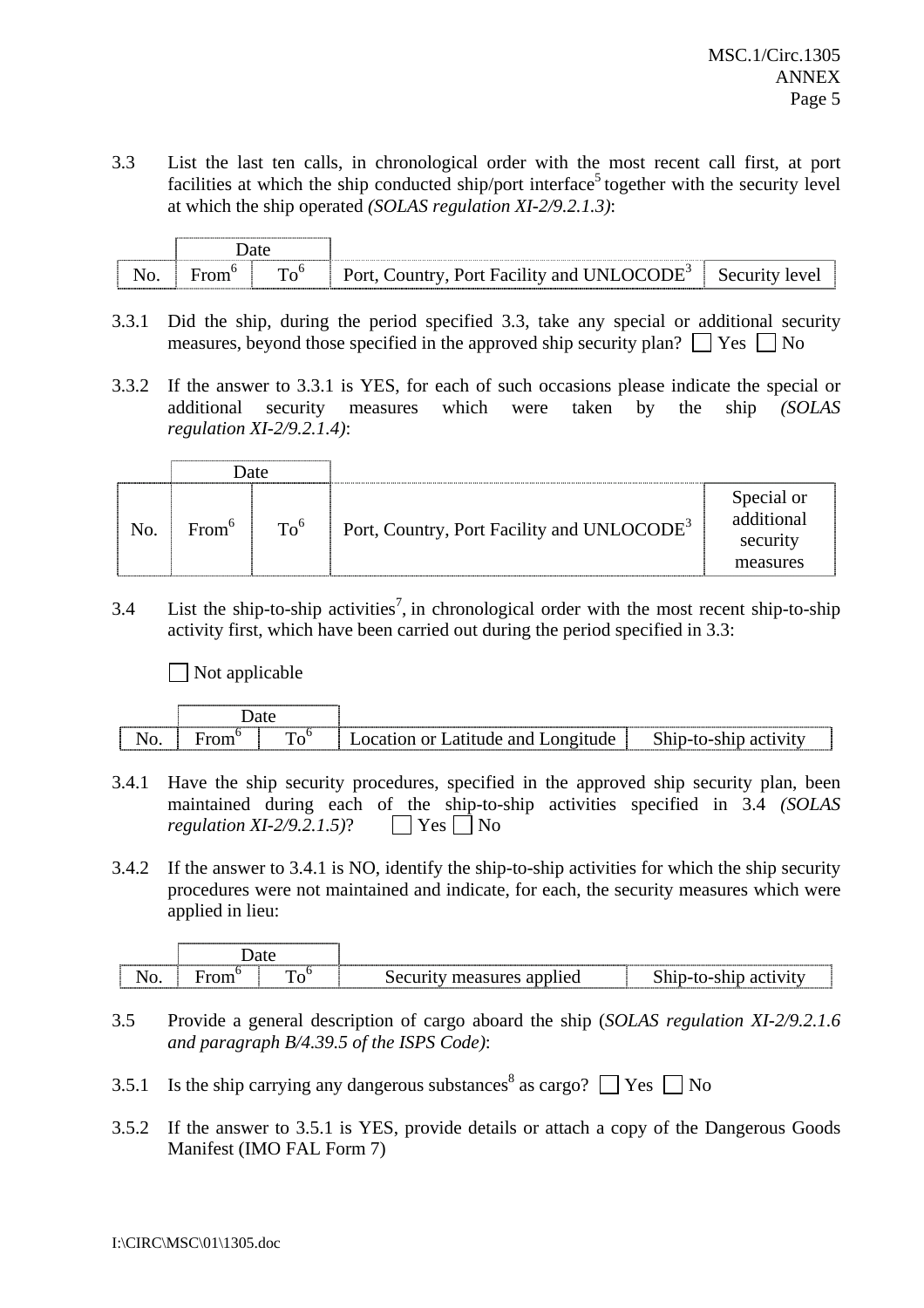- 3.6 A copy of the ship's Crew List (IMO FAL Form 5) is attached *(SOLAS regulation XI-2/9.2.1.6 and paragraph B/4.39.4 of the ISPS Code)*
- 3.7 A copy of the ship's Passenger List (IMO FAL Form 6) is attached  $\Box$ *(SOLAS regulation XI-2/9.2.1.6 and paragraph B/4.39.6 of the ISPS Code)*

# **4** *Other security-related information*

- 4.1 Is there any security-related matter you wish to report?  $\Box$  Yes  $\Box$  No
- 4.1.1 If the answer to 4.1 is YES, provide details<sup>9</sup>

# **5** *Agent of the ship at the intended port of arrival*

- 5.1 Name and contact details (telephone number) of the agent of the ship at the intended port of arrival:
- **6** *Identification of the person providing the information*
- 6.1 Name:
- 6.2 Title or position<sup>10</sup>:
- 6.3 Signature:

This report is dated at <*enter place*> on <*enter time and date*>.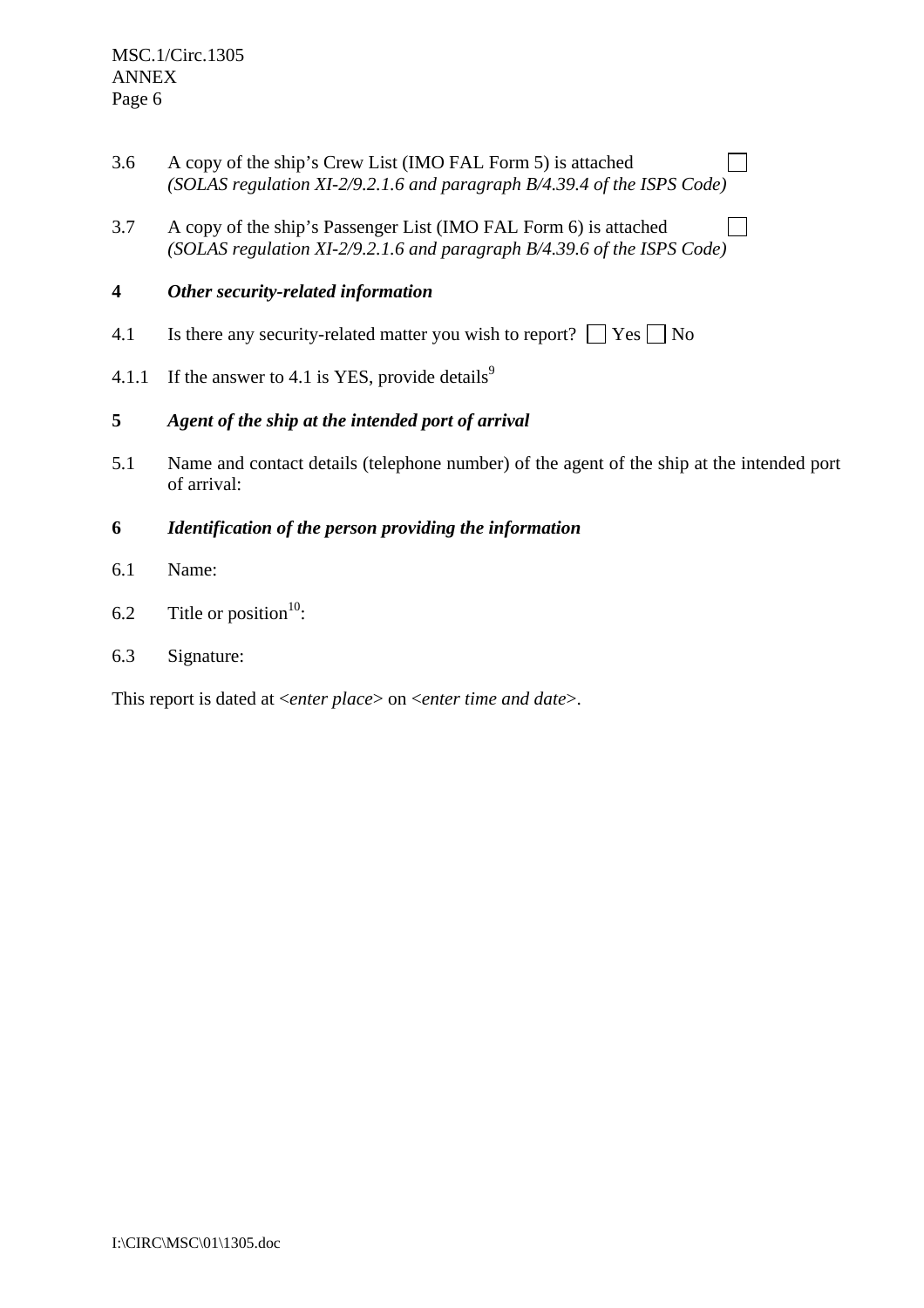#### **EXPLANATORY NOTES**

- 1 As appearing on the ship's International Ship Security Certificate or the ship's Interim International Ship Security Certificate.
- 2 If a copy of the ship's current Continuous Synopsis Record (CSR) is submitted there is no need to complete this entry.
- 3 If available.
- 4 Refer to paragraph 27 of the Guidance relating to the implementation of SOLAS chapter XI-2 and of the ISPS Code (MSC/Circ.1132).
- 5 *Ship/port interface* means the interactions that occur when a ship is directly and immediately affected by actions involving the movement of persons, goods or the provisions of port services to or from the ship *(SOLAS regulation XI-2/1.1.8).*
- 6 Provide the date.
- 7 *Ship-to-ship activity* means any activity not related to a port facility that involves the transfer of goods or persons from one ship to another *(SOLAS regulation XI-2/1.1.10)*.

Information would not normally be required to include records of transfers of pilots or of customs, immigration or security officials nor bunkering, lighting, loading of supplies and unloading of waste by ship within port facilities as these would normally fall within the auspices of the Port Facility Security Plan (PFSP) *(paragraph B/4.38 of the ISPS Code)*.

Ascertaining whether these activities fall within the PFSP should form part of the dialogue between the Ship Security Officer and the Port Facility Security Officer. It should be remembered that the physical boundaries of port facilities may not always coincide with the boundaries of the port or harbour authority.

- 8 *Dangerous substances as cargo* means the carriage of substances, materials and articles covered by the IMDG Code and falling under the following classes of dangerous goods irrespective of whether these are carried in bulk or packaged form:
	- − Class 1: Explosives
	- − Class 2.1 : Flammable gas
	- − Class 2.3 : Toxic gases
	- − Class 3: Flammable liquids
	- − Class 4.1: Flammable solids, self-reactive substances and desensitized explosives
	- − Class 5.1: Oxidizing substances
	- − Class 6.1 : Toxic substances
	- − Class 6.2: Infectious substances
	- − Class 7: Radioactive material
	- − Class 8: Corrosive substances

This information may be extracted from the Dangerous Goods Manifest (IMO FAL Form 7) or the whole Dangerous Goods Manifest may be submitted.